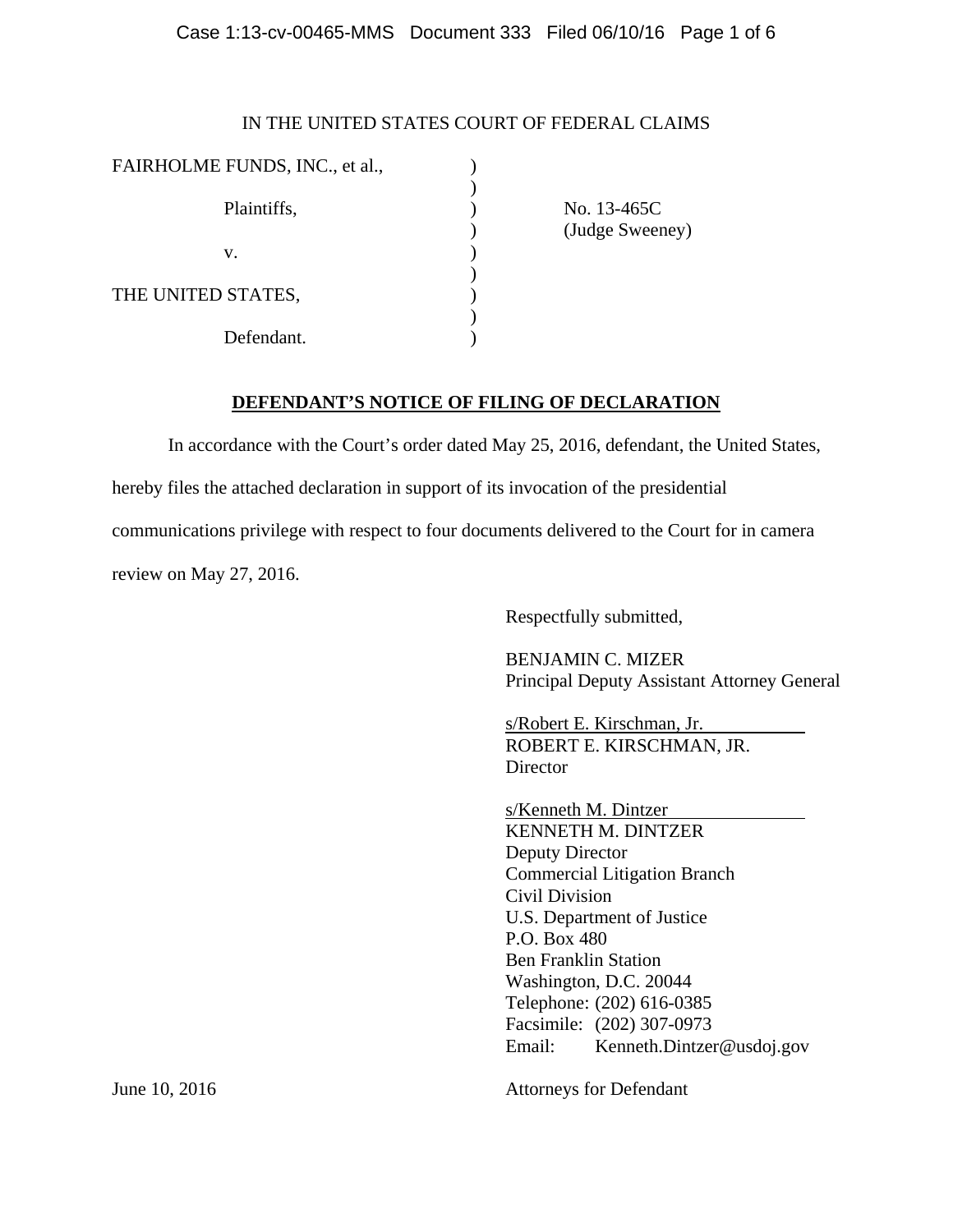# ATTACHMENT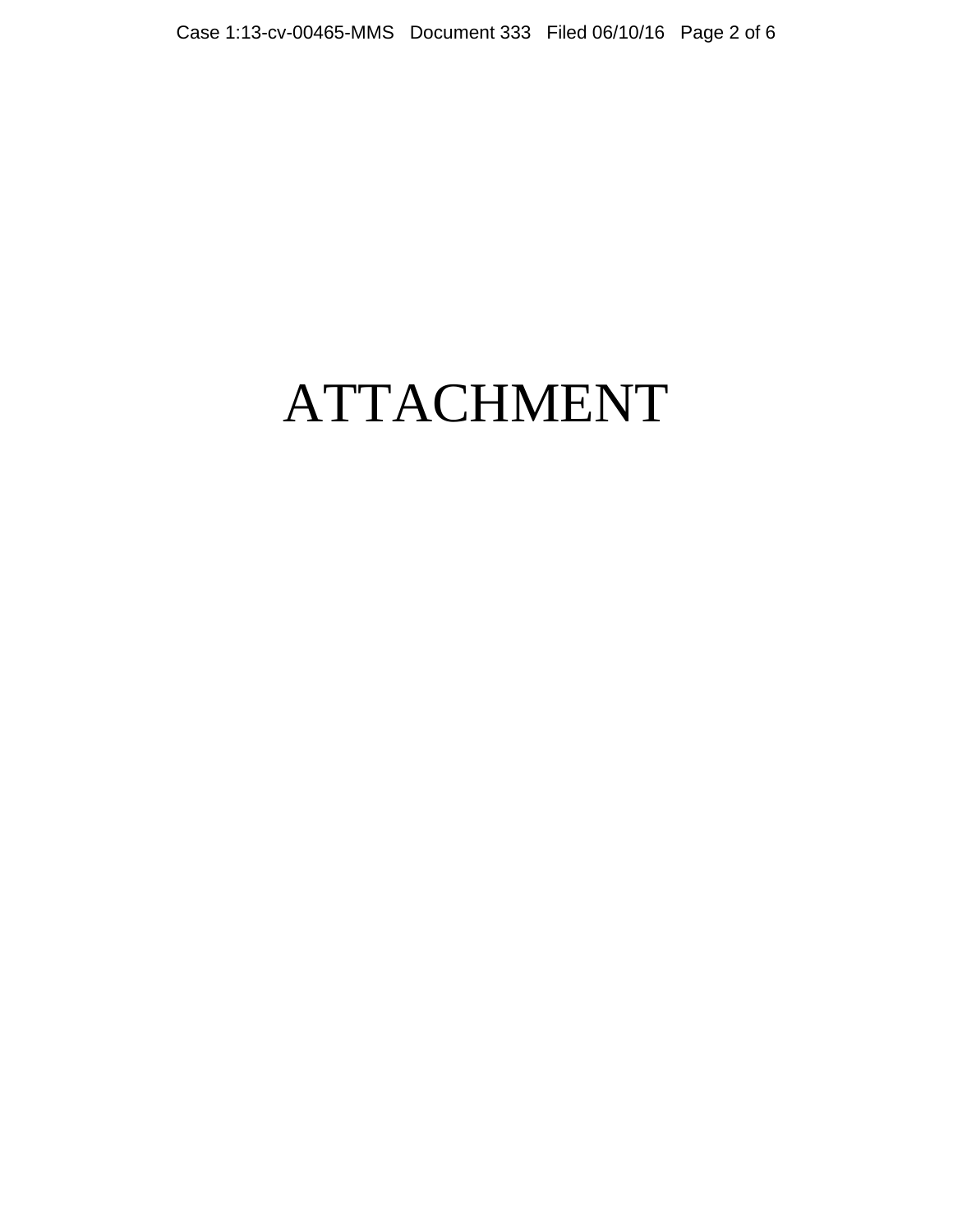#### Case 1:13-cv-00465-MMS Document 333 Filed 06/10/16 Page 3 of 6

# IN THE UNITED STATES COURT OF FEDERAL CLAIMS

) ) ) ) ) ) ) ) )

FAIRHOLME FUNDS, INC., et al., Plaintiffs, v. THE UNITED STATES, Defendant.

No. 13-465C (Judge Sweeney)

# **DECLARATION OF NICHOLAS L. McQUAID**

I, Nicholas L. McQuaid, declare:

1. I currently hold the position of Deputy White House Counsel. In this capacity, I am responsible for, inter alia, providing legal advice to White House staff, including advice on matters involving the invocation of the presidential communications privilege.

2. I submit this declaration in accordance with the Court's May 27, 2016 order (1) mandating submission, for in camera review, of four documents withheld from production based upon an assertion of the presidential communications privilege; and (2) inviting the United States, no later than June 10, 2016, to submit a declaration formally invoking the presidential communications privilege with respect to the four documents submitted for in camera review. I base this declaration on my personal knowledge and on information made available to me in the performance of my duties.

3. I am aware that, upon consultation with the Office of the Counsel to the President, the United States has withheld certain documents in whole or in part on the basis of the presidential communications privilege. I understand that descriptions of these documents have been provided to plaintiffs in a privilege log submitted by the United States.

 $\mathbf{1}$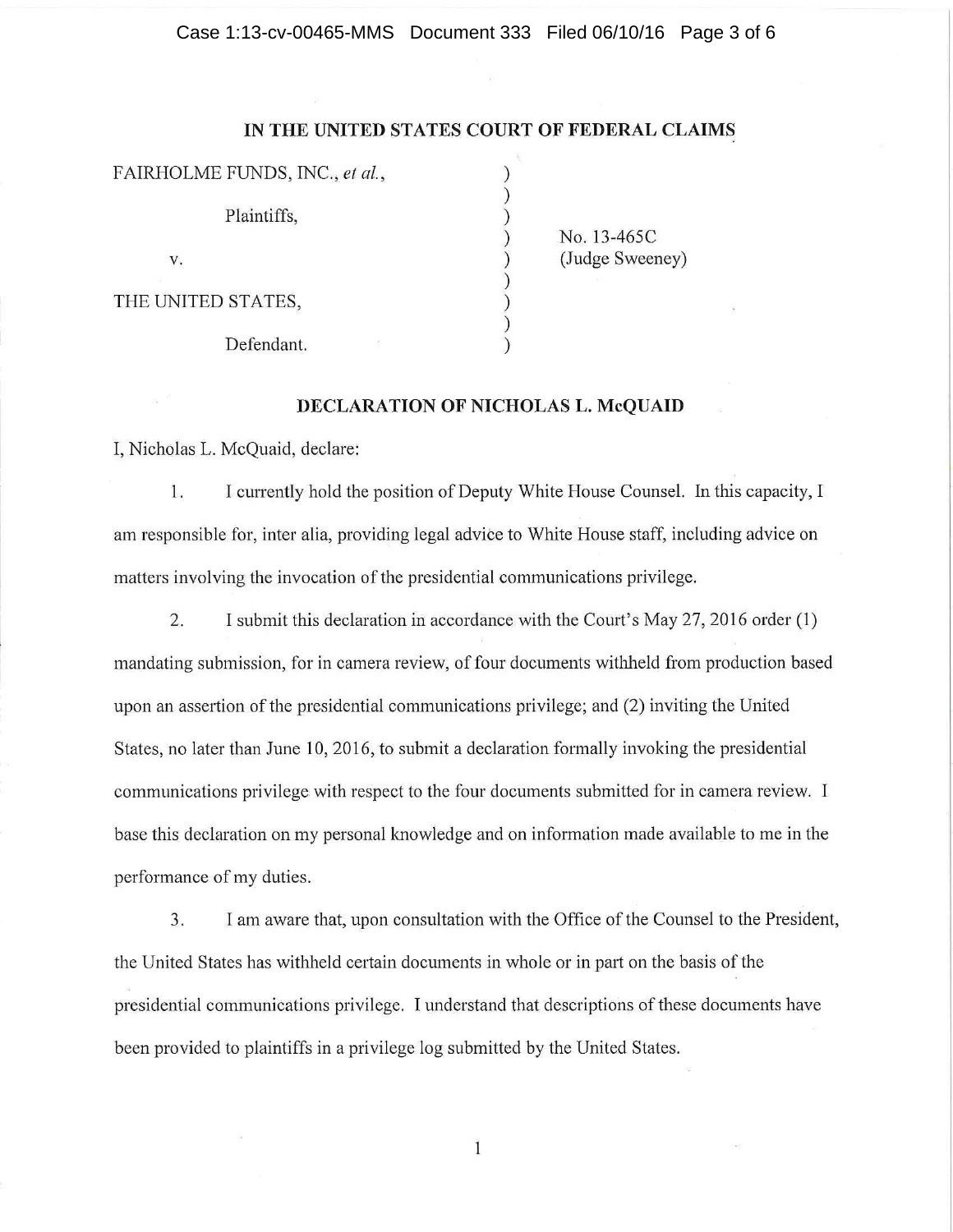#### Case 1:13-cv-00465-MMS Document 333 Filed 06/10/16 Page 4 of 6

4. On behalf of the Office of the President, I hereby assert the presidential communications privilege with respect to all portions of the documents identified in the Treasury privilege log as UST00500982 and UST00521902, and the redacted portions of documents USTOOS 15290 and UST0055044 l. The assertion of privilege is based on my review of each of these documents. In making this declaration, I have also relied on the description of the documents provided by my staff and on the description of the documents contained in the Treasury privilege log.

5. I understand that Treasury is also asserting other privileges, such as the deliberative process privilege, with respect to some of the documents or portions of documents as to which the presidential communications privilege is being asserted. The fact that my assertion is limited to the presidential communications privilege is in no way intended to suggest that those documents or portions of documents are not protected in whole or in part by other privileges.

6. The documents or portions of documents as to which the presidential communications privilege is being asserted consist of draft memoranda and electronic mail communications that were authored or solicited and received by an immediate presidential advisor or his staff who had broad and significant responsibility for investigating and formulating advice to be given to the President with respect to decisionmaking on the subject of housing reform policy. In particular, the withheld documents and redactions are:

> a. UST00500982: a draft memorandum concerning housing policy ideas and initiatives, which was attached to an email from Brian Deese, the Deputy Director of the National Economic Council, to various senior Treasury staff requesting any final comments from Treasury, and which was prepared by James

> > 2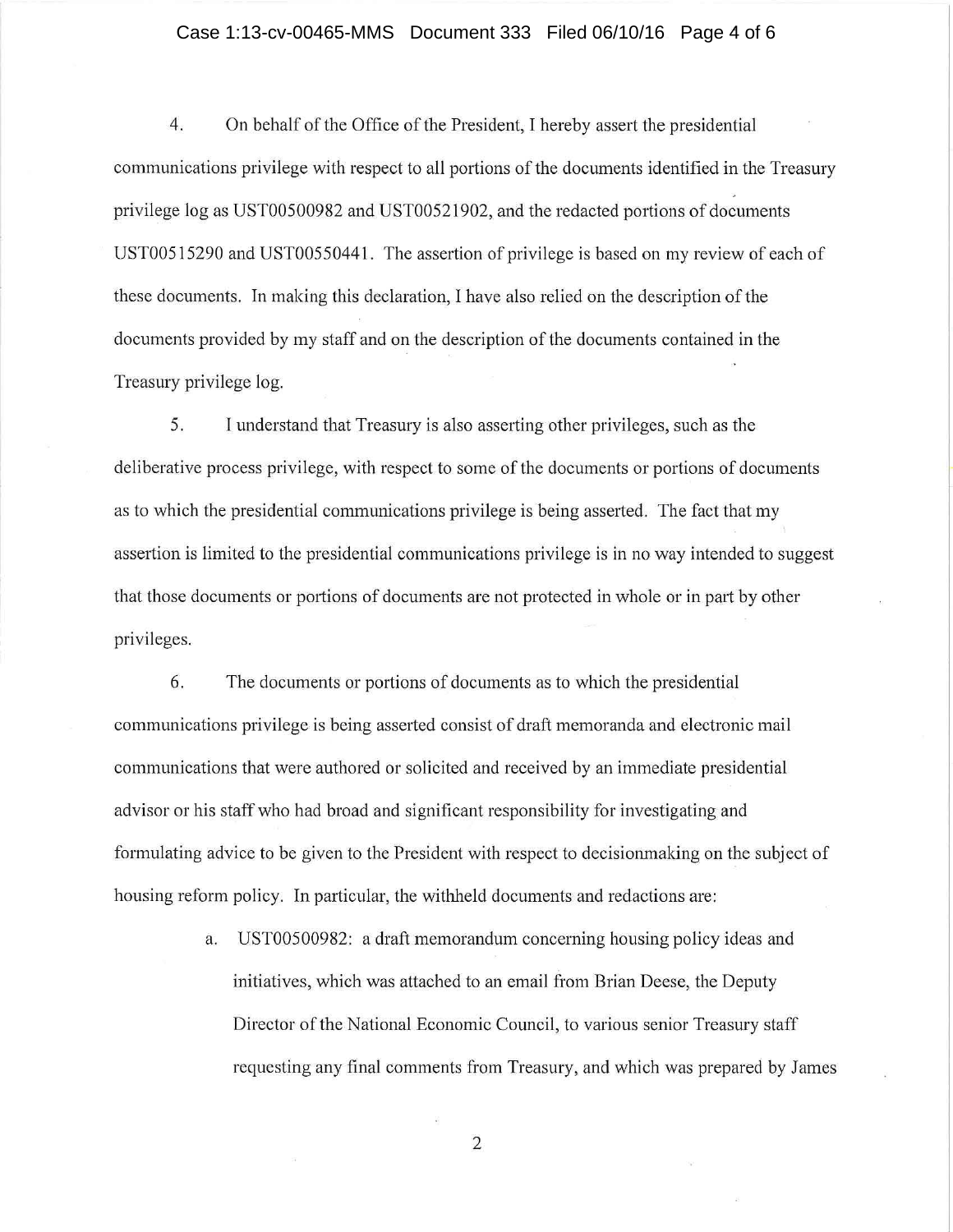Parrott, a senior advisor to the National Economic Council, and contains input from Gene Sperling, the Director of the National Economic Council, and his staff, as well as from various senior housing policy staff at Treasury;

- b. UST00521902: a draft memorandum assigned a file name including, in part, "POTUS Draft," bearing the heading "THE WHITE HOUSE," and recommending various near- and long-term housing policy reform initiatives;
- c. USTOOS 15290: portions of an electronic mail conversation between James Parrott, a senior advisor to the National Economic Council, and Treasury staff discussing advice regarding White House housing policy reform; and
- d. UST0055044 l: portions of an email from Gene Sperling, the Director of the National Economic Council, to Treasury Secretary Timothy Geithner, and copying Brian Deese, concerning the timing of upcoming housing initiatives.
- 7. These communications were solicited and received by senior presidential advisors or their staff, including:
	- a. Gene Sperling, former Director of the National Economic Council and Assistant to the President for Economic Policy. The National Economic Council is part of the White House Office, and, at the time of these communications, Mr. Sperling was the chief White House advisor to the President on the development and implementation of economic policy. In that capacity, he led the President's daily economic briefing. He also advised the President on decisions relating to housing policy initiatives.
	- b. Brian Deese, former Deputy Director of the National Economic Council (and current Assistant to the President and Senior Advisor). At the time of these

3